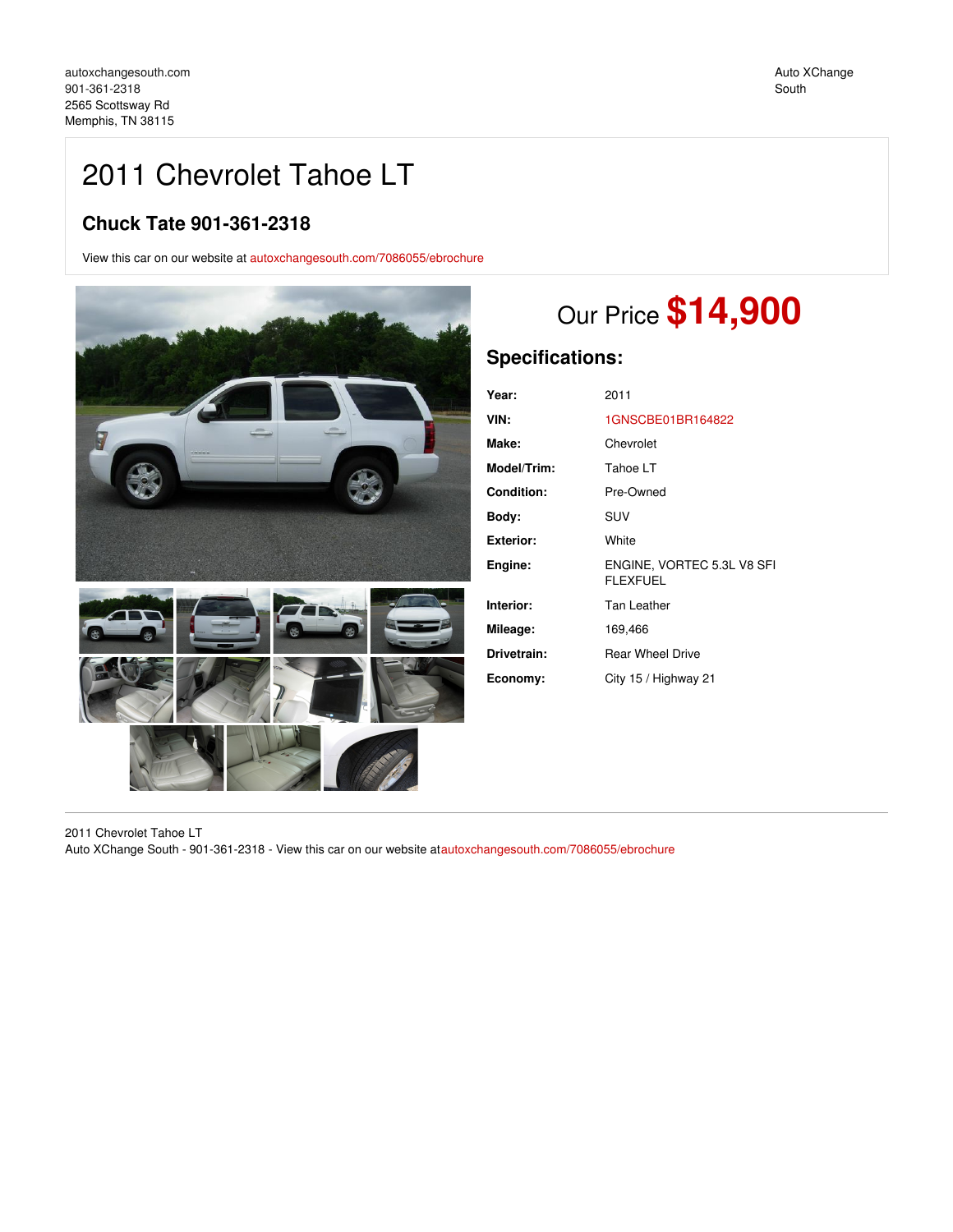

#### 2011 Chevrolet Tahoe LT

Auto XChange South - 901-361-2318 - View this car on our website at[autoxchangesouth.com/7086055/ebrochure](https://autoxchangesouth.com/vehicle/7086055/2011-chevrolet-tahoe-lt-memphis-tn-38115/7086055/ebrochure)

# **Installed Options**

#### **Interior**

- Air conditioning, rear auxiliary
- Air conditioning, tri-zone automatic climate control with individual climate settings for driver and right front passenger
- Assist handles, front passenger and second row outboard
- Console, floor with storage area, cup holders and integrated second row audio controls
- Cruise control, electronic with set and resume speed Defogger, rear-window electric
- Door locks, power programmable with lockout protection
- Floor covering, color-keyed carpeting
- Floor mats, color-keyed carpeted first and second row, removable Headliner, cloth
- Heater, rear auxiliary with rear passenger heating ducts
- Instrumentation, analog with speedometer, odometer with trip odometer, fuel level, voltmeter, engine temperature, oil pressure and tachometer
- Lighting, interior with dome light, driver- and passenger-side door switch with delayed entry feature, cargo lights, door handle or Remote Keyless Entry-activated illuminated entry and map lights in front and second seat positions
- Mirror, inside rearview manual day/night
- Pedals, power-adjustable for accelerator and brake (Includes memory function with (AN3) front bucket seats.)
- Power outlets, 5 auxiliary, 12-volt includes 2 on the instrument panel, 1 in the cargo area, 1 inside the center console and 1 at the back of the console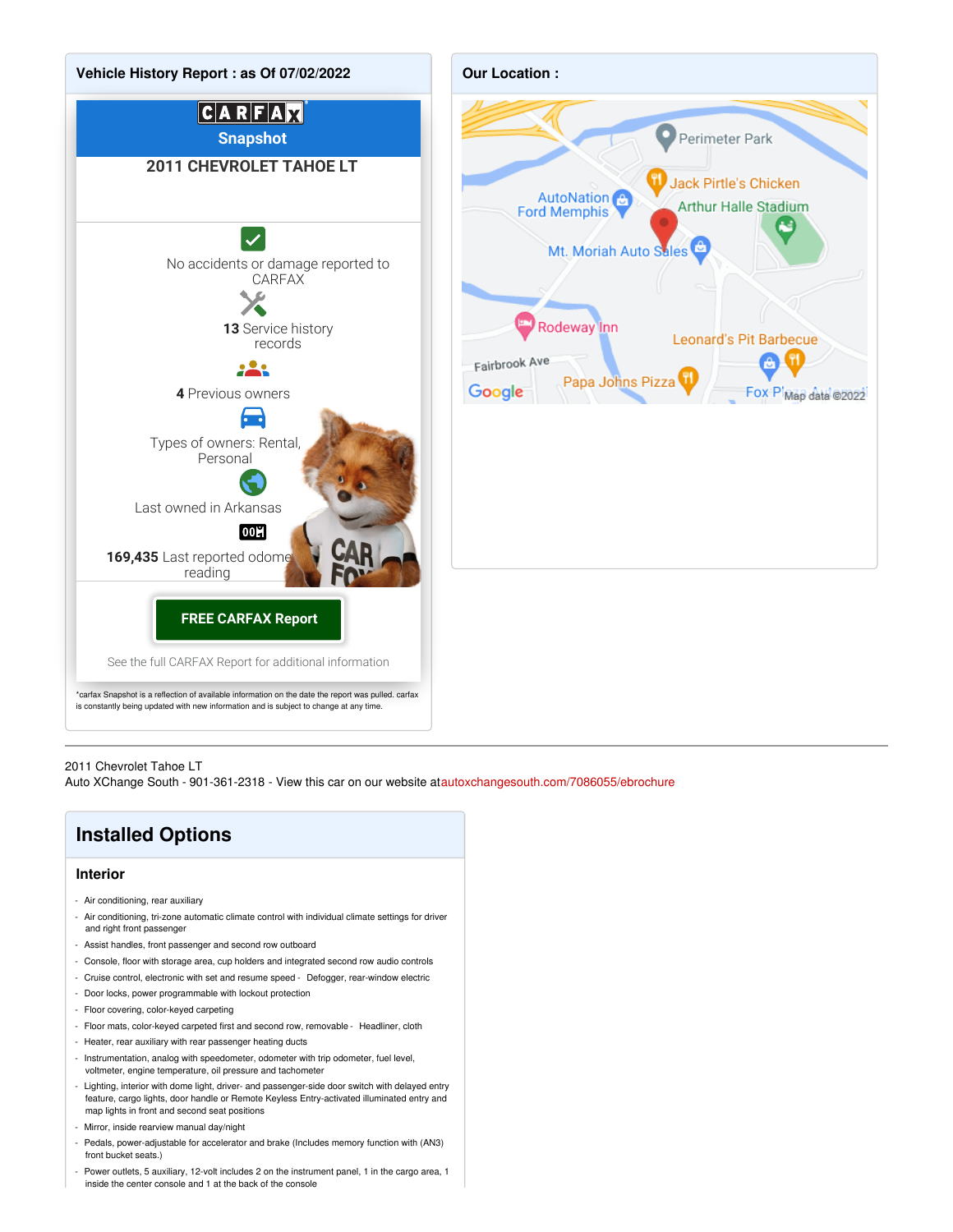- Remote vehicle starter system includes Remote Keyless Entry
- Seat adjuster, driver 6-way power- Seat adjuster, front passenger 6-way power
- Seats, front bucket with leather-appointed seating (AG1) 6-way power driver and (AG2) front passenger seat adjusters, adjustable head restraints, (AM1) driver manual lumbar control, floor console and rear storage pockets
- Seats, second row 60/40 split-folding bench, 3-passenger with center armrest with 2 cup holders
- Seats, third row 50/50 split-bench, 3-passenger removable, all-belts-to-seat
- Steering column, Tilt-Wheel, adjustable with brake/transmission shift interlock
- Steering wheel controls, mounted audio and cruise controls
- Steering wheel, leather-wrapped- Theft-deterrent system, vehicle, PASS-Key III
- Visors, driver and front passenger illuminated vanity mirrors, padded with cloth trim, extends on rod
- Warning tones headlamp on, key-in-ignition, driver and right-front passenger safety belt unfasten and turn signal on
- Windows, power with driver Express-Down and lockout features

### **Exterior**

- Assist steps, Black (Not available with (Z71) Off-Road Suspension Package.)
- Door handles, color-keyed- Fascia, front color-keyed- Fascia, rear color-keyed
- Fog lamps, front, halogen (Included and only available with (PDA) Texas Edition and (PEB) Regional Value Package.)
- Glass, Solar-Ray deep-tinted (all windows except light-tinted glass on windshield and driver- and front passenger-side glass)
- Headlamps, dual halogen composite with automatic exterior lamp control and flash-to-pass feature
- Liftgate with liftglass rear door system with rear-window wiper/washer
- Luggage rack center rails, roof-mounted, Black
- Luggage rack side rails, roof-mounted, Black
- Mirrors, outside heated power-adjustable, manual-folding (Mirror caps are color-keyed.)
- Moldings, color-keyed bodyside
- Tire carrier, lockable outside spare winch-type mounted under frame at rear
- Tire, spare P265/70R17 all-season blackwall
- Tires, P265/70R17 all-season, blackwall (Not available with (Z71) Off-Road Suspension Package.)
- Wheel, 17" (43.2 cm) full-size, steel spare
- Wheels, 4 17" x 7.5" (43.2 cm x 19.1 cm) aluminum, 5-spoke with smooth surface and rectangular pockets
- Wiper, rear intermittent with washer

## **Safety**

- Air conditioning, rear auxiliary
- Air conditioning, tri-zone automatic climate control with individual climate settings for driver and right front passenger
- Assist handles, front passenger and second row outboard
- Console, floor with storage area, cup holders and integrated second row audio controls
- Cruise control, electronic with set and resume speed Defogger, rear-window electric
- Door locks, power programmable with lockout protection
- Floor covering, color-keyed carpeting
- Floor mats, color-keyed carpeted first and second row, removable Headliner, cloth
- Heater, rear auxiliary with rear passenger heating ducts
- Instrumentation, analog with speedometer, odometer with trip odometer, fuel level, voltmeter, engine temperature, oil pressure and tachometer
- Lighting, interior with dome light, driver- and passenger-side door switch with delayed entry feature, cargo lights, door handle or Remote Keyless Entry-activated illuminated entry and map lights in front and second seat positions
- Mirror, inside rearview manual day/night
- Pedals, power-adjustable for accelerator and brake (Includes memory function with (AN3) front bucket seats.)
- Power outlets, 5 auxiliary, 12-volt includes 2 on the instrument panel, 1 in the cargo area, 1 inside the center console and 1 at the back of the console
- Remote vehicle starter system includes Remote Keyless Entry
- Seat adjuster, driver 6-way power- Seat adjuster, front passenger 6-way power
- Seats, front bucket with leather-appointed seating (AG1) 6-way power driver and (AG2) front passenger seat adjusters, adjustable head restraints, (AM1) driver manual lumbar control, floor console and rear storage pockets
- Seats, second row 60/40 split-folding bench, 3-passenger with center armrest with 2 cup holders
- Seats, third row 50/50 split-bench, 3-passenger removable, all-belts-to-seat
- Steering column, Tilt-Wheel, adjustable with brake/transmission shift interlock
- Steering wheel controls, mounted audio and cruise controls
- Steering wheel, leather-wrapped- Theft-deterrent system, vehicle, PASS-Key III
- Visors, driver and front passenger illuminated vanity mirrors, padded with cloth trim, extends on rod

- Warning tones headlamp on, key-in-ignition, driver and right-front passenger safety belt